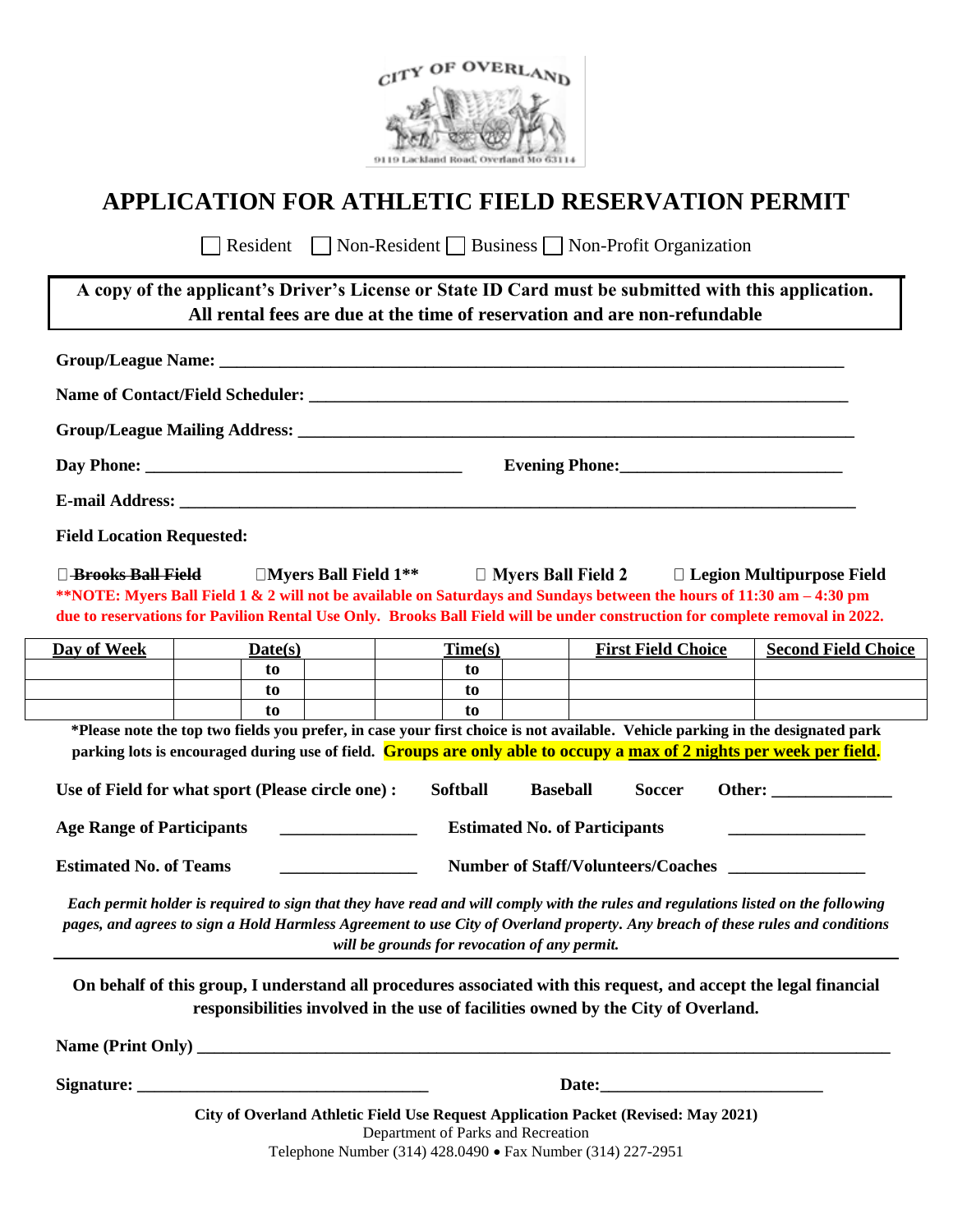

# **HOLD HARMLESS AGREEMENT**

| Applicant Name & C/O              |                    |                     |
|-----------------------------------|--------------------|---------------------|
| Organization Name (if applicable) |                    |                     |
| <b>Mailing Address:</b>           |                    |                     |
| City:                             | State:             | Zip Code:           |
| Phone #:                          | Email Address:     |                     |
| <b>GENERAL EVENT INFORMATION</b>  |                    |                     |
| <b>Rental Date:</b>               |                    | <b>Rental Site:</b> |
| <b>Rental Times:</b>              | <b>Total Hours</b> |                     |
|                                   |                    |                     |

The Individual / Organization agrees to indemnify, hold harmless, and defend the City of Overland, its elected and appointed officials, employees, agents and successors in interest from all claims, damages, losses and expenses including attorney's fees, arising out of or resulting, directly or indirectly, from the Consultant's (or Consultant's subcontractors if any) performance or breach of the contract provided that such claim damage , loss, or expense is (1) attributable to personal injury, bodily injury, sickness, death, or to injury to or destruction of property, including the loss of use resulting there from, or from negligent acts, errors or omissions and (2) not caused by the negligent act or omission or willful misconduct of the City of Overland or its elected and appointed officials and employees acting within the scope of their employment. This Hold Harmless and Indemnification Clause shall in no way be limited by any financial responsibility or insurance requirements and shall survive the termination of this Contract."

Name of Representative Today's Date

**"I/WE/ME/MY" SHALL MEAN:**

Signature of Representative Facility Contract / Permit Number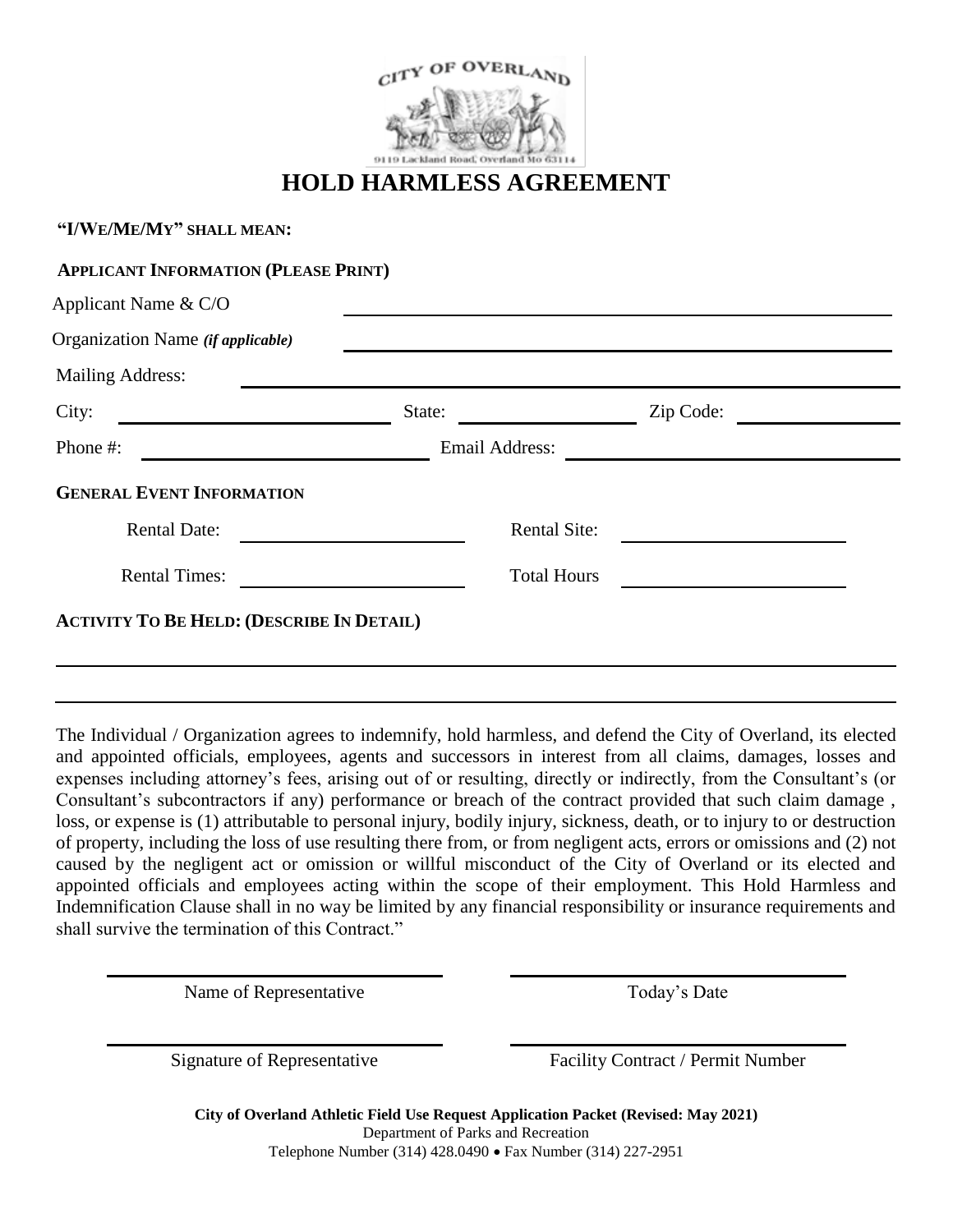# **City of Overland Parks & Recreation**

# **Facility Rental Rules & Regulations**

The City of Overland Parks & Recreation Department has set the following policy to ensure the safety of participants and prevention of long term, irreversible damage to the park amenities on City property. The City of Overland, Parks and Recreation Department (hereinafter "City") reserves the right to deny/revoke an activity or event from use of City property and/or require an activity to conclude due to inclement weather, unsafe, poor field conditions and/or failure to comply to those rules and regulations set forth by the City of Overland. Any organization or user who receives a permit to use the City of Overland facilities shall abide by the following rules:

#### **User Eligibilty**

Any Ritenour School District Team, Municipal recreation program, youth athletic program or adult athletic program will be eligible for the use of athletic fields and lights.

Paid Instructional programs that are sponsored by an eligible youth and/or adult athletic program may be elgible for the use of athletic fields and lights, if approved by the Parks and Recreation Director.

## **Request Procedure**

All athletic fields requests may be submitted to the City starting December 18th. All Athletic field requests must be submitted to the City of Overland Parks & Recreation Department by the dates listed below:

| <b>SEASON</b>        | <b>DATES COVERED</b>      | <b>REQUEST FORM DEADLINE</b>            |
|----------------------|---------------------------|-----------------------------------------|
| <b>Spring/Summer</b> | <b>April 15 – July 31</b> | <b>July 1st OR UNTIL FILLED</b>         |
| Fall                 | August $1 -$ October 15   | October 1 <sup>st</sup> OR UNTIL FILLED |

Fields will not be available to start practicing on until April 1<sup>st</sup>. Once requests have been received, the City will process each request on a first come, first serve basis. **In an effort to help create more field use to more clients, each group/team is only allowed a maximum of 2 nights per week per field.** Once a request has been fullfilled, the City will notify user groups with their permits via phone and/or mail. Permits must be in possession of holder during field use.

#### **Field Assignment Priorities**

The City uses the following priority and ranking when determining field allocations:

- 1. City of Overland Parks and Recreation Department
- 2. Ritenour School District
- 3. Resident Youth Groups
- 4. Resident Adult Groups
- 5. Non- Resident Groups

#### **Availability of Facilities**

A schedule of dates and times for the use of designated facilities will be coordinated and agreed upon in advance by the permit holder and the Parks and Recreation Director for the City so as to avoid conflict between City and member facility usage at the discretion of the Parks and Recreation Director for the City. Scheduling of dates and times will be scheduled once all required documents are received by the Parks & Recreation Director by the permit holder. Schedules are subject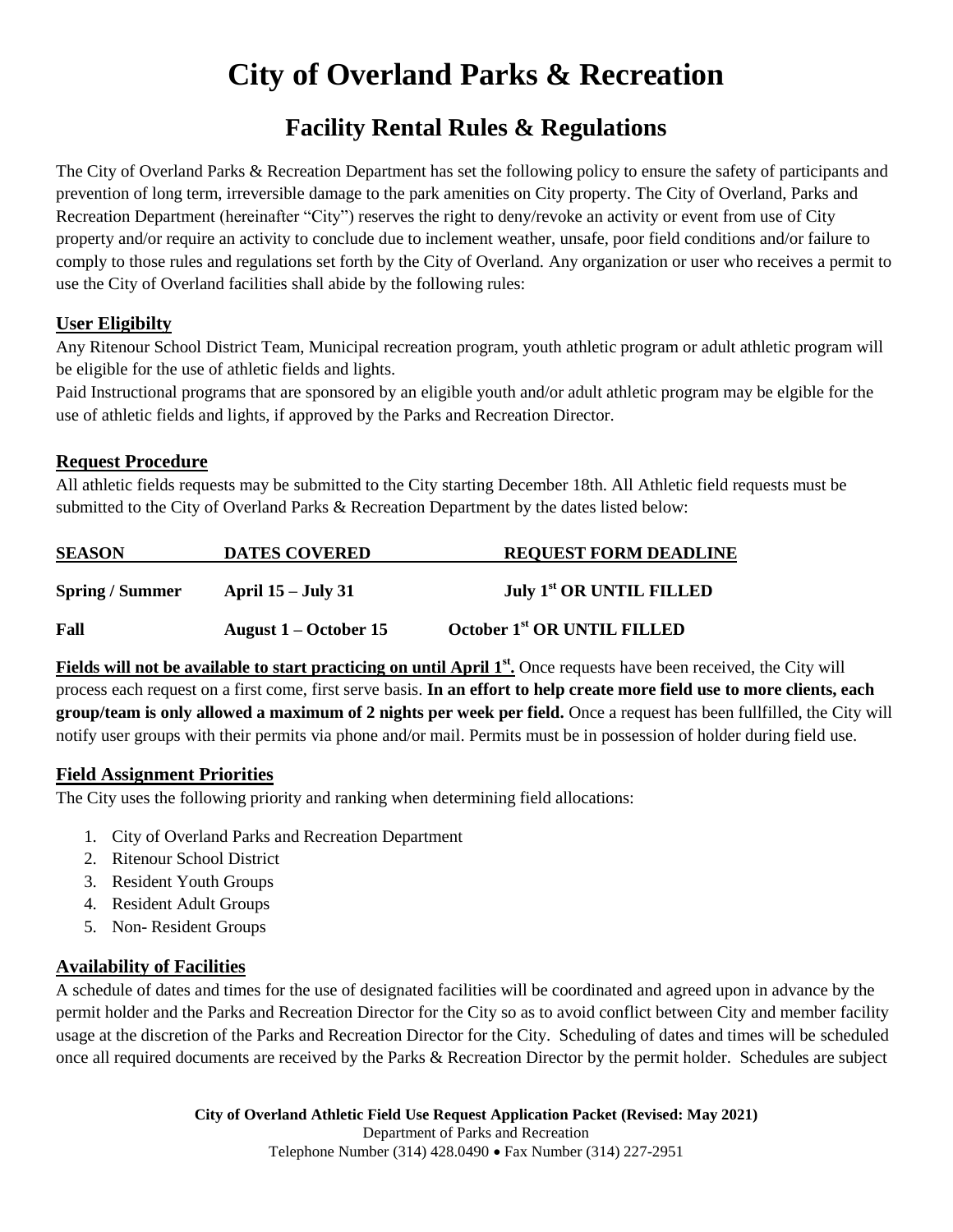to changes due to the size of the leagues, City functions, and other appropriate factors. Parks Hours do pertain to the following times:

 All Overland Parks are open a half hour before sunrise till a half hour after sunset, except in designated facilities where a Field Use Permit has been issued by the Director of Parks & Recreation.

Rental activities must take place between regularly scheduled Park hours and are to include clean-up time. Exceptions to after hour use are rare and are dependent upon such factors as availability of the facilities. *Violators may be ticketed and/or fined if rentals proceed past the scheduled ending time listed on the Permit.* 

The permit holder may only use those designated facilities which have been rented and the nearest restroom- not the entire park. Guests must stay in the area in which the event is being held. If your activity expands to other areas, it may result in additional rental charges and/or dismissal from the park.

## **Light Use Policy**

Lights are turned on at Sundown by a City of Overland Employee for those Permit holders who have paid to have the lights turned on. Payment for lights is \$10 per night and must be submitted to the Overland Community Center during normal/ summer hours. **Lights are available at Legion Park Only. All other fields close at dusk daily**.

- 1. **Fee Schedule: Fees are required to be paid in full a minimum of 3 business days prior to the requested date of scheduled use.** Payments are due as follows:
	- **a. Groups not requesting lights (Practice Only Fields)**
		- Spring, Summer & Fall = No Fee  $$0.00$
	- **b. Groups requesting lights (Practice Only Fields)**
		- Spring, Summer & Fall =  $$10.00$  per night scheduled
	- **c. Groups requesting to hold a Scrimage/Game/Athletic Camp**
		- Groups holding Scrimages/Games: \$15.00 per hour & *Contract &Liability Standards Must Be Met*
		- Groups holding Athletic Camps: \$250.00 per week for camps *( Contract & Liability Standards must be met)*

#### **Cancellation and Termination Policy**

In the event of cancellation, a written cancellation must be provided by the permit holder to the City in writing to the address on this Facility Rental Agreement and the following policy shall apply:

- If cancellation is received more than 30 days prior to the facility usage, the permit holder will be reimbursed all fees.
- If cancellation is received between 15-29 days prior to the facility usage, the permit holder will be reimbursed 50% of the total rental fees.
- If cancellation is received 0-14 days prior to facility usage, the permit holder will be reimbursed 0% of the total rental fees. *\*Please note for field light usage only: A "Push Credit" may be issued if the permit holder notifies the City's Recreation Specialist or Parks & Recreation Director at least 24 hours prior to the rental start time.*

The City reserves the right to cancel a league, tournament, or agreement due to insufficient enrollment or any other just cause. Where the City cancels a booking for any reason within this agreement, the permit holder agrees that the City is not responsible or liable for any loss or damage suffered by the permit holder.

Should the permit holder or any of its members, representative, agents, or other persons under its authority and/or control, breach any term or provision herein, the City may terminate this Agreement by giving notice of such termination to the permit holder at the address on this Facility Rental Agreement.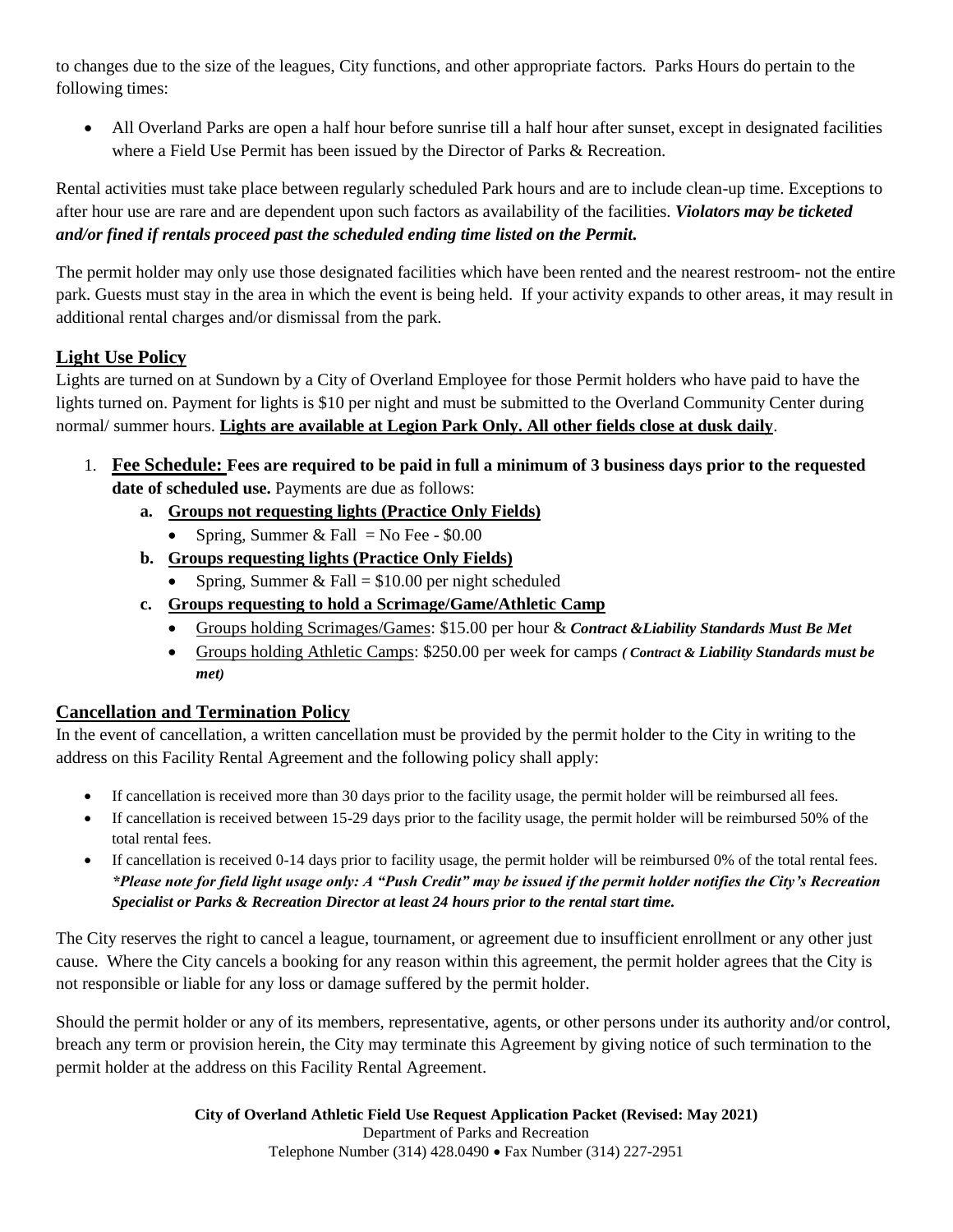#### **Indemnification and Hold Harmless Clause**

To the fullest extent permitted by law, the permit holder agrees to indemnify and hold the City, its elected and appointed officials, employees, volunteers, and other working on behalf of the City, harmless from and against all loss, costs, expense, damage, liability claims, whether groundless or not, arising out of the bodily injury, sickness or disease (including death resulting at any time therefrom) which may be sustained or claimed by any person or persons; or the damage of destruction of any property, including the loss of use thereof, based on any act or omission, negligent or otherwise, of the User or anyone acting in its behalf in connection with or incident to the use of the City's property by the permit holder, regardless of whether a claim is made that the City or its employees wither negligent. Further, the permit holder shall, at its own cost and expense, defend any such claim and any suit, action or proceeding which may be commenced thereunder, and the permit holder shall pay any and all judgments which may be recovered in any suit, action or proceeding, and any and all expense, including but not limited to, costs, attorney fees and settlement expenses which may be incurred by the City. The City carries no medical insurance for users of its facilities. All users participate in the activity at their own risk. The permit holder and/or Organizational group representative will be required to sign a Hold Harmless agreement at the same time the Field Permit Request Form is turned into the City.

#### **Insurance**

A certificate of Liability Insurance is required from all user groups participating in scrimages and/or games on City property, and shall list the "City of Overland" as additional insured on the Liability Insurance Policy. The certificate of liability should be in the amount of not less than \$1,000,000 per occurrence and the aggregate limit in the amount of not less than \$3,000,000 per occurrence. Coverage confirmation must be submitted on a current "Certificate of Liability Insurance" form. The Named Insured on the evidence of insurance must match the name on the contract. The Description of Operations /Locations/ Vehicles must list the event name, event date(s), and the location of the event. Liability coverage must be on an "occurrence" form. The certificate of liability insurance shall The Certificate shall provide the City of Overland with a minimum thirty (30) days written notice of any cancellation, suspension or material change in coverage. All users groups participating in scrimages and/or games without proper documentation on file with the City will receive a fine and may result in the loss of scheduling privledges based on the severity and number of occurrences, including the cancellation of remaining dates for both games and practices at the discretion of the Parks & Recreation Department.

- Please use the following address for Certificate holder:
	- a. City of Overland
	- b. 9119 Lackland Road
	- c. Overland, MO 63114

#### **Waiver of Subrogation Clause**

The permit holder waives all rights of the permit holder against the City of Overland, their officers, agents, partners, shareholders and employees, and any project owner, for Automobile Liability, General Liability, Umbrella / Excess Liability and Workers Compensation & Employer's Liability where permitted by law.

#### **Incident/Injury Reporting Requirement**

Following an incident or accident, and "Incident and/or Injury Report" must be completed by a City Staff Member on duty and submitted to the Parks Director within 24 hours. Any Incident or Injury must be reported to the Parks & Recreation Department at the Community Center and is required if Medical or first aid attention is required, police are called, or if loss or damage to City property occurs.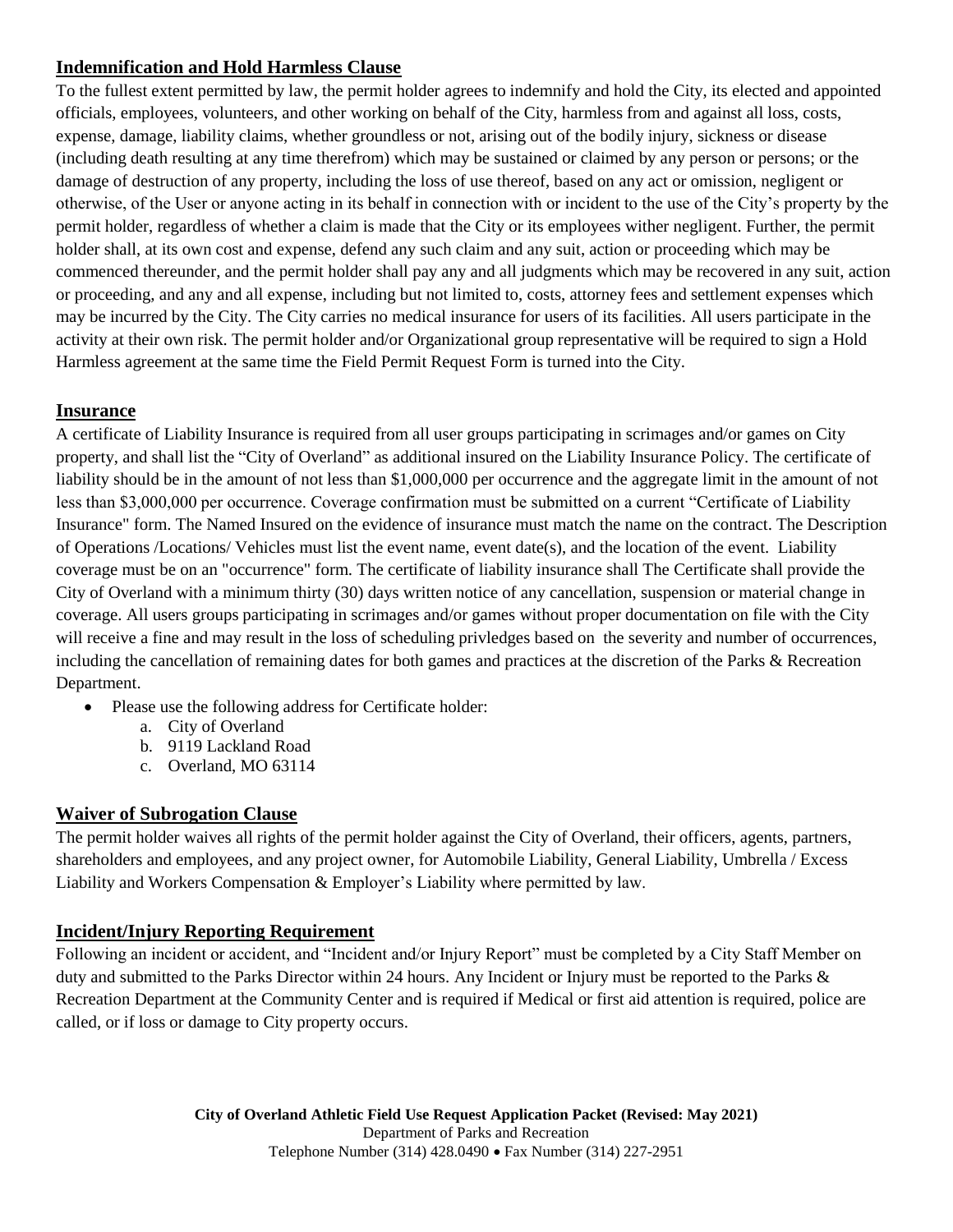### **Weather Cancellation**

The following weather conditions require that all athletic activities on the field be cancelled.

- 1. Standing puddles of water on field OR Grass can be pulled out of the ground easily
- 2. Footing is unsure and slippery OR Ground is water logged and "squishy"
- 3. Lightening / Severe Weather Storms / Tornado Watch or Warning has been issued

## **Proper Use**

The permit holder shall use and occupy the property and facilities of the City in a safe and careful manner and shall not do any act or allow any acts to be done which will in any way mark, deface, alter or injure any part of said property or facilities. The User is strictly prohibited from allowing to be driven any nails, hooks, tacks or screws in any part of said premises. The use of tape on any part of said premises shall be requested for approval by the permit holder to the Parks & Recreation Director from the City prior to adhesion. "Open Parties and/or events", including parties where guests are charged a fee to enter the facility, is prohibited without the Parks & Recreation Director's approval.

## **Event Supervision**

The permit holder shall provide responsible, mature and appropriately trained personnel to supervise and oversee all aspects of the event. The permit holder acknowledges that the City has no duty to and will not provide supervision or oversight at the event, other than ordinary police protection when called upon. The permit holder agrees to keep a roster and attendance list up-to-date and to refuse participation to any person who has not registered for program.

The permit holder shall require all persons participating in the management, supervision and oversight of the event to exercise all ordinary and reasonably necessary safety precautions, and to utilize all ordinary and reasonably necessary safety equipment in the conduct of the event.

#### **Management Rights**

It is understood and agreed that the City hereby reserves the right to control and manage all of the property and facilities of the City and to enforce all necessary and proper rules for the management and operation of same and for its authorized representatives to enter the portions of the facility at any time and on any occasion. The City also reserves the right to its duly appointed representatives and employees to eject any person or persons from the premises. The permit holder hereby waivers any and all claims for damages against the City or and y and all if its officers, agents, or employees resulting from the exercise of the authority granted herein.

#### **Hours**

City of Overland Parks open a half hour before sunrise till a half hour after sunset, except in designated facilities where a Field Use Permit has been issued by the Director of Parks & Recreation. Violators can be ticketed and/or fined. The Parks and Recreation Department is located at the Overland Community Center, located at 9225 Lackland Road, Overland, MO 63114. Phone Number: 314-428-0490. Center Hours from Labor Day to Memorial Day are the following: Monday thru Friday 6 am to 9 pm, Saturdays 8 am – 9 pm, and Sundays Noon- 6 pm. Center Hours from Memorial Day to Labor Day (summer months) are the following: Monday thru Friday 6 am – 9 pm, Saturdays 8 am – 6 pm, and Sundays we are closed. **If you are unable to reach the Community Center, please call the Police Department at 314-428-1212.** 

#### **Use of Parking Facilities and Pass ways**

The permit holder shall take all reasonable steps and precautions to assure that all persons under its authority and/or control, and spectators, are aware of, and obey all applicable parking and traffic control rules and regulations. Parking is strongly encouraged to be utilized in each of the park's designated parking lots. **Vehicles are prohibited from parking along the fire lane, grass areas, service drives, tracks, and walkways located on City property; especially to load and unload items from a vehicle or trailer**. Vehicles left unattended for longer than 15 min and/or parked illegally may be ticketed and/or towed.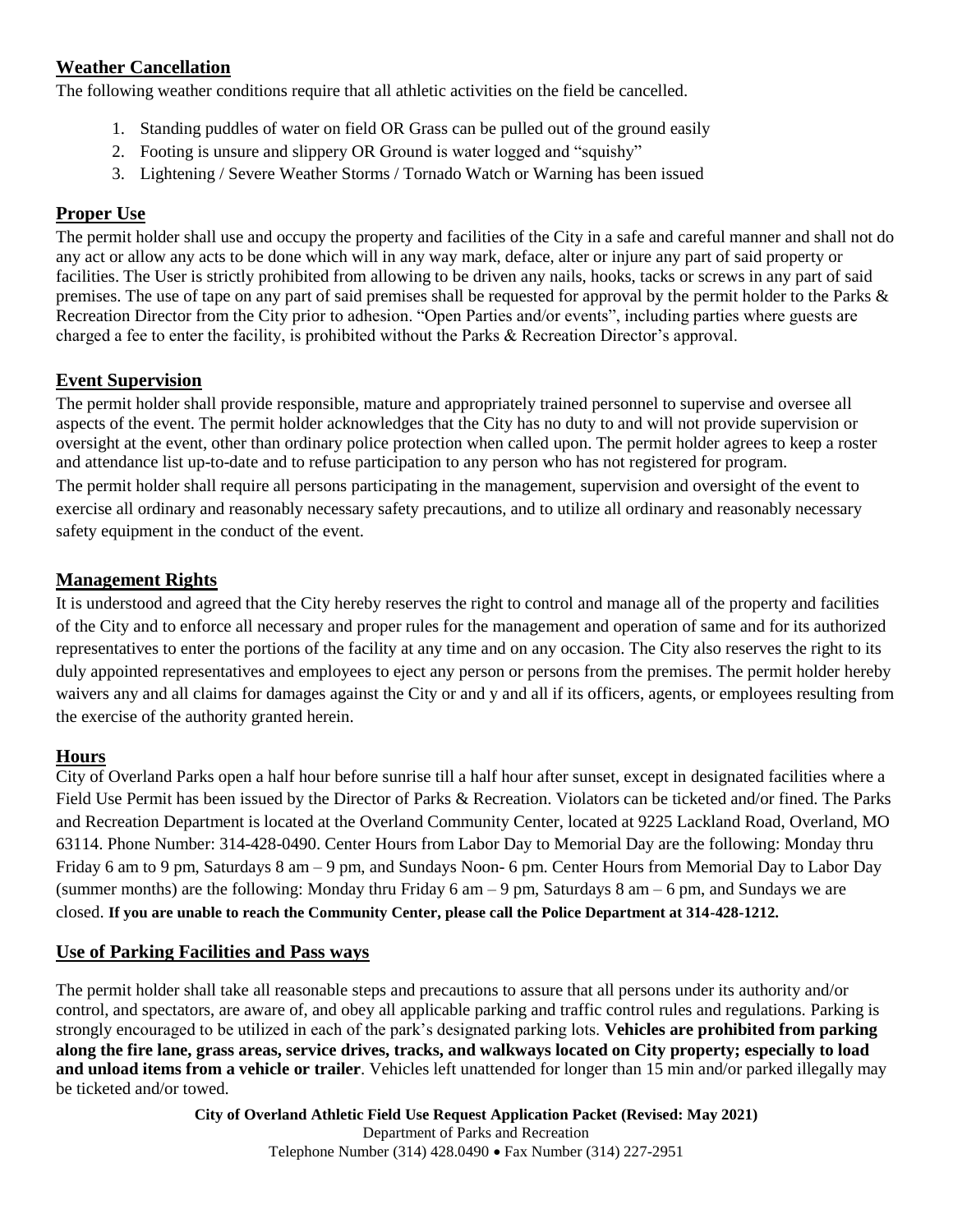#### **Waste**

Additional waste containers may be provided upon request and availability. The permit holder agrees to appropriately dispose of all garbage in proper receptacles generated by the event immediately thereafter. In cases when the receptacles are full or not available, the User is responsible to remove any trash that has accumulated during their rental time. The permit holder agrees that the rental facility will be left clean and in an organized fashion.

#### **Restrooms**

Restrooms are closed for winterization each year from early November to Late March. They re-open after April 1st. Restrooms are available at all of the parks, except Brooks Park and Canterway Park.

#### **Glass Containers:**

Glass bottles are prohibited on any park and playground in the City of Overland. It is the permit holder's responsibility that any person affiliated with the permitted organization refrains from the use of glass containers.

#### **Animals**

No person owning, harboring, or having custody and/or control of an animal without a leash that may be considered dangerous or aggressive shall not be permitted in the City of Overland's Parks.

#### **Signage and Décor**

The permit holder agrees not to affix décor or signage to City property with nails, screws, staple guns and agrees to remove all décor, signage directly following each event date. The placement of equipment, fixtures, signage, decorations, lighting, bulletin boards, and recreation equipment shall be subject to approval by City Staff. The permit holder is not authorized to make physical changes in the facility without authorization from City Staff members.

#### **Smoking**

Smoking is permitted in the park, provided that all items associated with cigarette debris is properly disposed of properly in waste receptacles.

#### **Striping of Fields**

The City of Overland does not provide striping services on its fields. If necessary, permit holders are allowed to chalk baseball fields only (not Legion Park), but are prohibited from painting on any City property.

#### **Music & Noise Levels**

The permit holder agrees that sound levels from all musical instruments and devices will be kept to a reasonable level. Music selection played while on City property shall not contain profanity nor depict sexual orientation in any manner. Music must be turned off 15 min before ending rental time.

#### **Use of City Name/ Logo**

The City name and/or logo may not be used to advertise an event unrelated to City business. It is permitted to use the City name and its specific venue as the location of the event on invitations.

#### **Fire and Safety Regulations**

Approved permit holders are responsible for the observance of county and state fire and safety regulations at all times. All exits and walkway areas shall be kept free from obstruction. Members of an audience or spectators must never stand or sit so they block parking exits and/or walkways.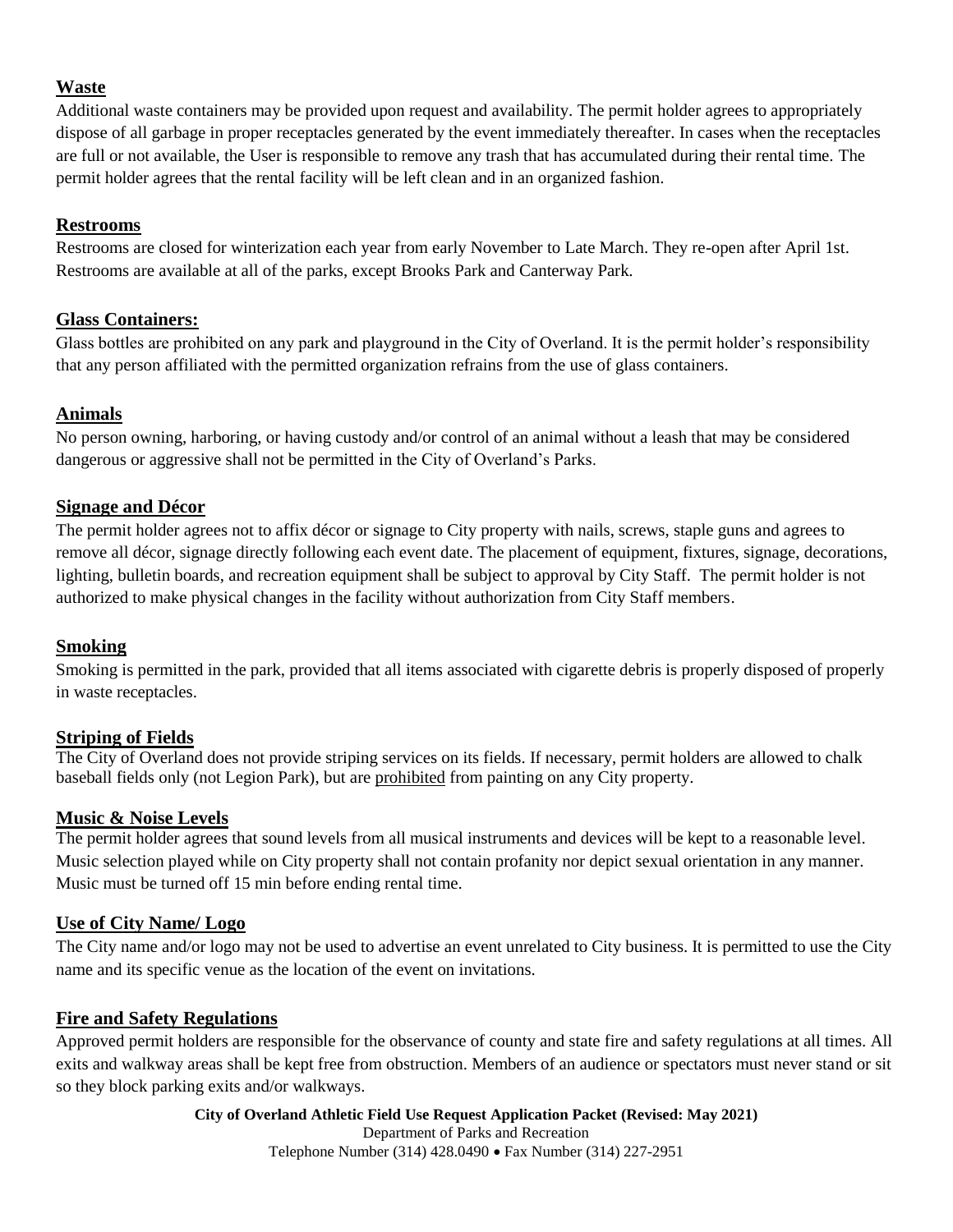Fire and/ or all flammable gas containers are prohibited on City Property without proper authorization from the Community Fire Protection Fire Marshal and the Parks & Recreation Director's written approval.

## **Food and Drink Services**

- Food and beverages are limited to restricted rental areas only. Groups, which require use of a pavilion, must make this request upon reservation, as there is a fee for this use provided a pavilion is available. \**Pavilions are not designed for heavy use and water access is restricted to bathroom/ drinking fountain areas only.*
- The permit holder agrees to obtain any and all permit documentation required by the State of Missouri and St Louis County that is current and valid for the duration of facility rental. No alcoholic beverages shall be consumed upon the City's property premises during league rentals, practices, scrimmages, and tournaments, without receiving required paperwork from the permit holder that has been approved from the Parks & Recreation Director for the City.
- The permit holder shall take all reasonable measures and precautions in order to assure that no alcoholic beverages are consumed and that those any and all intoxicated persons are removed from the premises immediately. No alcohol may be sold or served if a written request has been neither submitted nor approved. The selling of alcohol to any persons or the provision of alcohol to those under the age of 21 is prohibited. The City has the authority to shorten or cancel the event if required. Guests are required to leave the facility by the end of the rental time.
- To the extent that civil liability otherwise might be imposed upon the City of the permit holder pursuant to any applicable civil law(s), the permit holder hereby accepts all liability and responsibility for any and all personal injury (including death) and damage to property which may occur as a result of, or be related to, the provision of food and drink services by, or authorized by, the User; and the User further specifically acknowledges that the Hold Harmless provisions of this Agreement shall apply in the case of any food and drink services provided by, or authorized by, the permit holder.

#### **Conditions of Use & Assignment**

Use of the facilities will be in accordance with all applicable laws, rules, regulations, policies and procedures, including prescribed safety rules and regulations which now exists or may be added in the future by the City. The City will provide a copy of such rules, regulations, and policies to the organization and amendments.

The permit holder shall not assign its rights, duties or obligations under this agreement, nor allow any use of said premises, other than herein specified, nor sublet the premises or any part thereof without the written consent by the City.

#### **Damage to City Property**

The permit holder is responsible to repair any superficial damage, vandalism, and/or to replace any damages that occur during their use of the facilities. Upon termination of this Agreement and at the conclusion of the event, the User will return the property and facilities to the City in as good condition and repair as they were at the beginning of the term of this Agreement, ordinary wear and tear excepted. If the premises or any portion of said premises, during the term of the Agreement, shall be damaged by the act, fault, or negligence of the User or its agents, representatives, spectators, or any persons admitted to the premises by the permit holder, the permit holder will pay to the City, upon demand, such sum as shall be necessary to restore the property and facilities to their present condition. Further, the permit holder hereby agrees to provide responsible supervision of the event in order to provide reasonable control and oversight of persons admitted to the property or facilities during their use by the permit holder. Please report field concerns to the Parks & Recreation Department at 314-428-0490.

#### **Compliance with Laws**

The permit holders and the permit holder's guests shall at all times maintain proper conduct and decorum and shall comply with all laws, ordinances, rules, and regulations of all governmental bodies having the authority over the City of Overland Parks.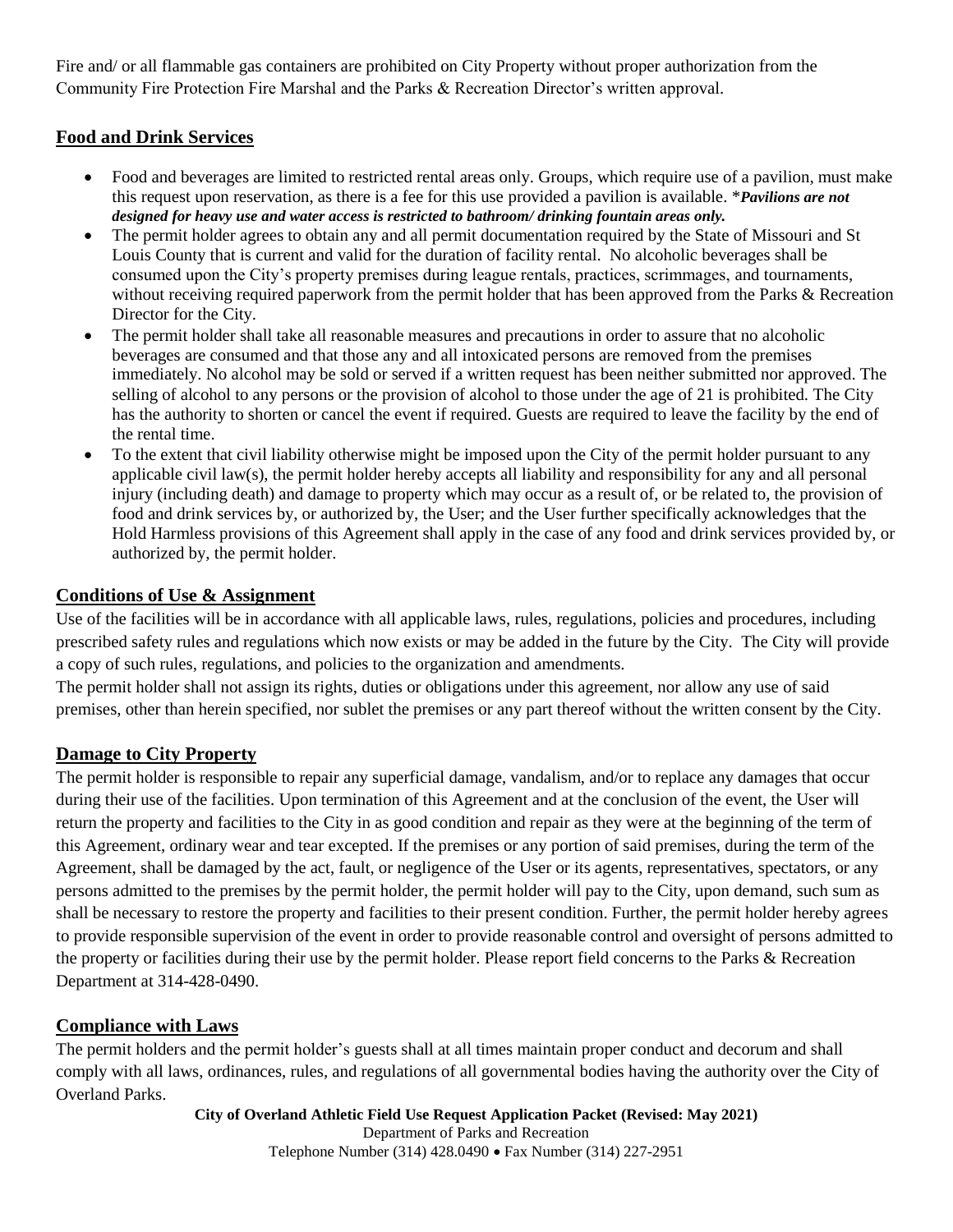# **VIOLATIONS OF THE ATHLETIC FIELD PERMIT POLICY**

Failure of an Organization or the permit holder to comply with regulations established for use of the City of Overland Park Athletic Field Property and its surrounding features located within that park shall constitute a violation of this policy.

**FIRST INFRACTION:** A letter is sent to the organization/permit holder noting the concerns of the Parks & Recreation Department.

**ADDITIONAL INFRACTIONS**: May result in the loss of scheduling privledges based on severity and number of occurrences, including the cancellation of remaining dates for both games and practices at the discretion of the Parks & Recreation Department.

**INVESTIGATION**: The City of Overland Parks & Recreation Department will review and investigate reports of violations, and reserves the right to inquire of the Organization concerning the events alleged to have occurred during the period for which that user was issued a permit. By accepting a permit to use the City of Overland facilities, the Organization agrees to cooperate fully in any investigation deemed necessary by the City of Overland Parks & Recreation Department or other authorities.

**SANCTIONS:** Based upon its investigation, the City of Overland Parks & Recreation Department will determine a sanction appropriate to the violation, inlcuding but not limited to:

- I. Revocation of a permit or permits issued to an Organization
- II. Prohibiting use of the Facility by an Organization for an indefinite or specified period of time
- III. Conditioning that Organization's future use of the Facilities on other reasonable terms and conditions such as participation in maitenance and repair of the Facility.

#### **Miscellaneous**

The permit holder shall not conduct personal business, which is not specifically outlined in this contract, on City premises without written authorization from City Staff. This Agreement constitutes the entire Agreement between the parties, may be modified only be written agreement of the parties, and shall be governed by the laws of the State of Missouri.